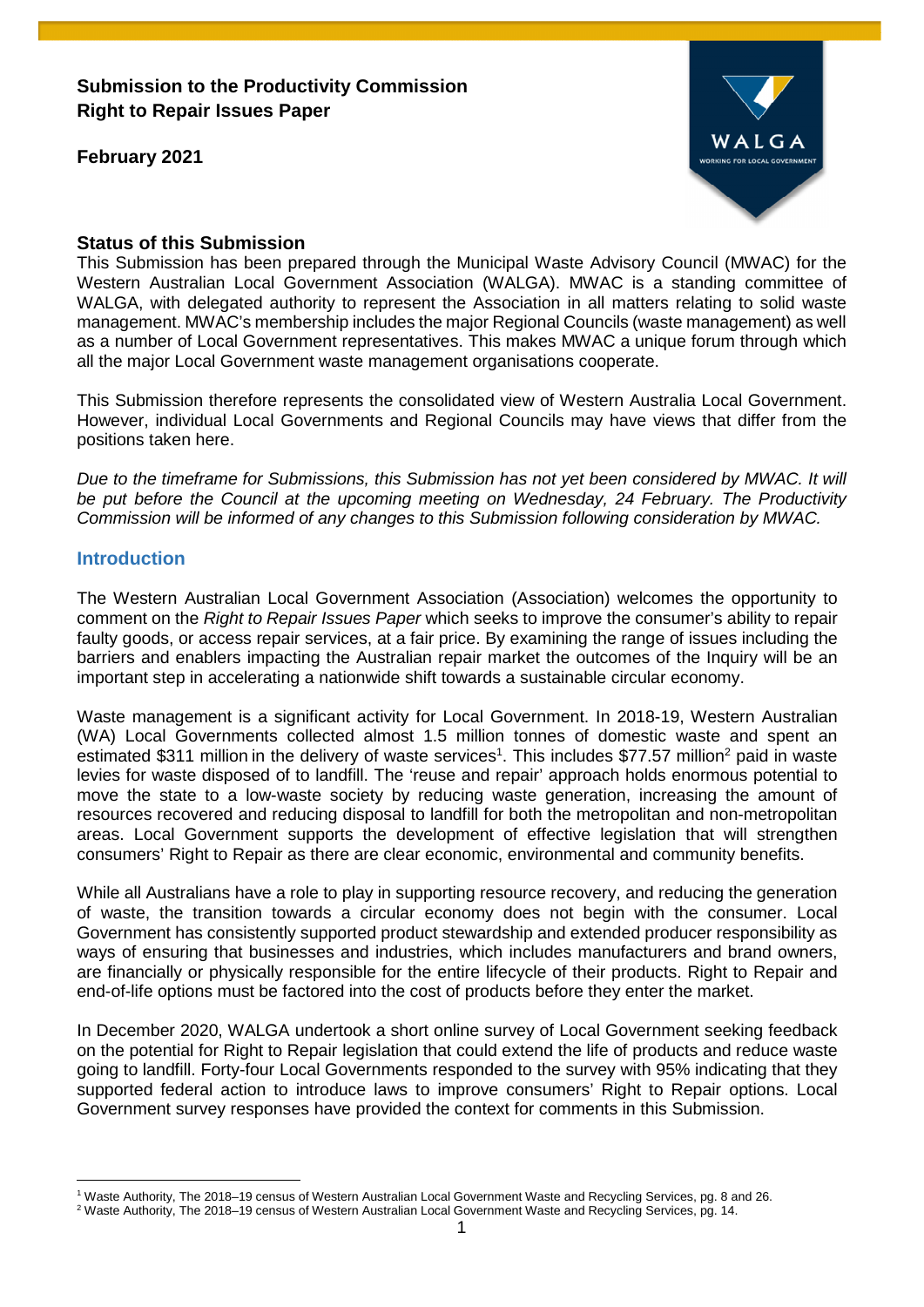# **Information Request 1**

What would a 'right to repair' entail in an Australian context? How should it be defined?

The approaches exemplified in Right to Repair reforms from the European Union and United States provide a foundation on which the Commonwealth Government can shape Right to Repair legislation in Australia.

Key elements include:

- Designing durable goods that can be disassembled with commonly available tools
- Making spare parts and service information available to anyone, including independent service providers and community-led repair centres
- Giving consumers the freedom and confidence to have their durable goods repaired by a service provider of their choice at a fair price, or the option to perform their own repairs if suitably qualified
- Phasing in requirements to ensure upgradability of software and hardware, and the ability to replace hardware components such as batteries and screens
- Requiring durable goods to be labelled with lifetime expectancy and reparability information.

#### **Information Request 2**

- What types of products and repair markets should the Commission focus on?
- Are there common characteristics that these products share (such as embedded technology and software or a high/low degree of product durability), and which characteristics would allow policy issues to be considered more broadly?
- If there are particular products that the Commission should focus on, what are the unique issues in those product repair markets that support such a focus?

The type of products that the Commission should focus on are those made from non-renewable resources, which are difficult or very expensive to recover. This approach would facilitate a transition to a circular economy.

Repair markets include manufacturer or independent repair services, community-led reuse and repair centres, or suitably qualified individuals that engage in activities to restore products – that are damaged, faulty, or worn – to a usable condition. Repair markets should be considered for all durable goods, including consumer electronics, sporting goods, household and office appliances and furnishings, vehicles, and machinery. When consumers purchase durable goods, often at higher costs, there is a reasonable expectation that these goods will last for an extended period of time and be repairable – regardless of individual choices to repair, replace, or live without.

Consumption of electrical products has surged in recent decades and unsurprisingly correlates to electronic waste (e-waste) becoming one of the fastest growing waste streams. Safeguarding strategies such as Technological Protection Measures (TPMs) are used to control manufacturer copyrights, however they also prevent consumers from carrying out repairs or any other form of modification to products. In the WALGA survey, 39% of Local Governments indicated that they had experienced barriers to repairs that resulted in costly or wasteful outcomes. The majority of comments were focused on the inability to carry out simple repairs on IT devices due to TPMs, difficulties in obtaining spare parts particularly for older products, and high costs of engaging local service providers owing to the absence of competition. Many non-metropolitan Local Governments also noted geographical barriers to repair. Service providers are lacking in remote areas and in most circumstances the cost of sending goods away to be repaired far outweighs the cost to purchase new products. This has led to the proliferation of discarded durable goods in circumstances where Local Governments already face significant waste management challenges due to distance.

Local Government recognises the value in salvaging usable goods from the waste stream with 75% of survey respondents indicating that they actively facilitate reuse or repair options for their communities. Almost 41% of these Local Governments operate reuse shops to redistribute usable goods. Local Governments provided a range of support to community-led repair services, 25% of Local Governments assist with advertising, 20% of Local Governments provide venues and 18% of Local Governments provide some form of financial support. Community-led repair services have been steadily growing in popularity across Australia and the well-established Bower Reuse and Repair Centres in New South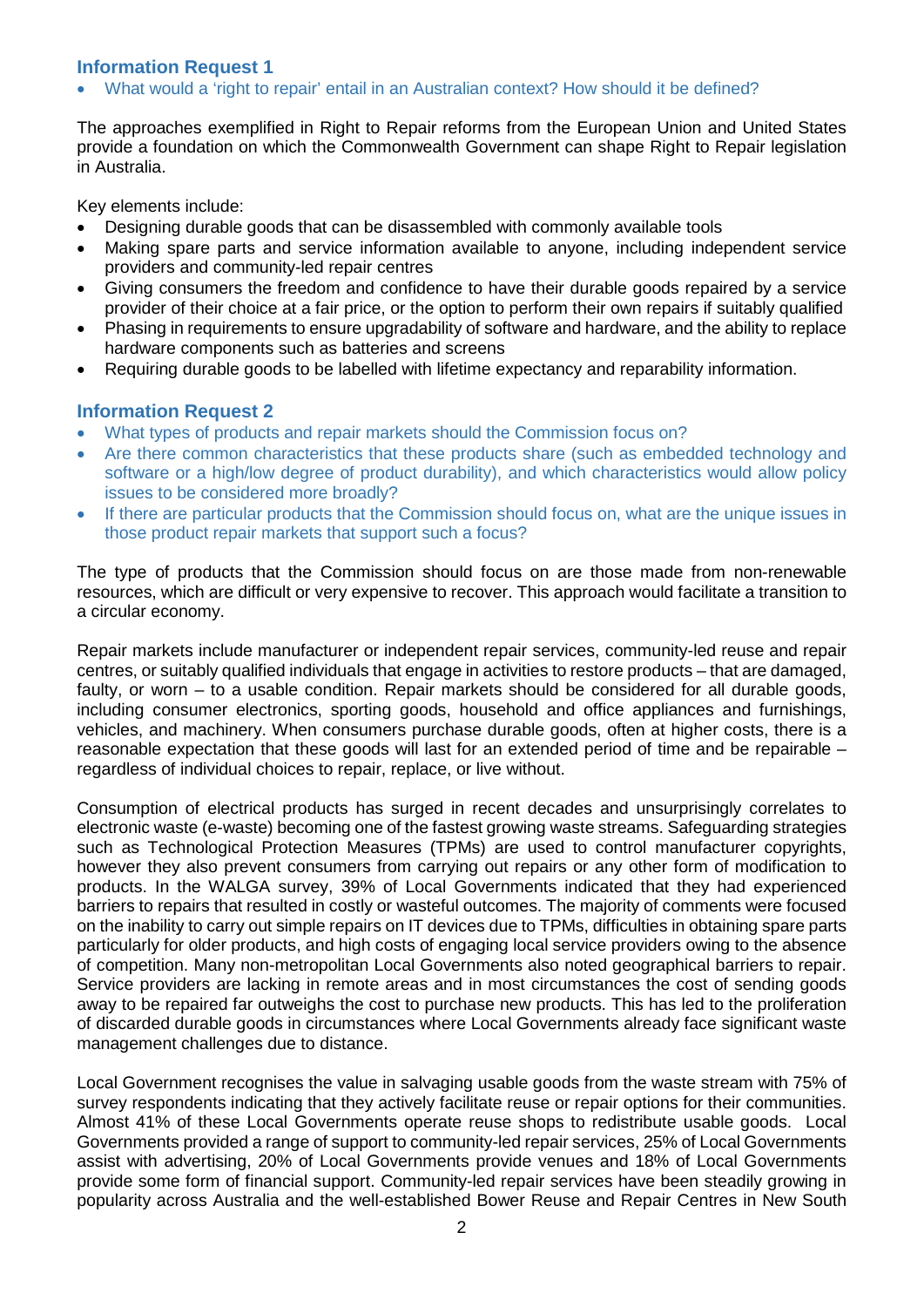Wales successfully demonstrate a model that could be replicated nationwide. Bower works in partnership with Sydney metropolitan Local Governments to facilitate sessions where community members are provided with advice, supervision and tools to fix items. While there is significant potential for this type of model to be more broadly replicated, WA Local Governments have highlighted the need for resourcing support from State and Federal Government to ensure that repair programs can be adequately staffed to cope with high volumes of goods brought in for repair, as well as provide opportunities to train and upskill volunteers.

# **Information Request 7**

- What are Australia's current policy settings for managing the potential environmental and health effects of e-waste (such as landfill bans, the National Television and Computer Recycling Scheme or Mobile Muster)? Are these policy settings broadly right — that is, are they proportional to the impacts of e-waste on the community?
- How can a right to repair policy further reduce the net costs of e-waste in Australia, and would such an approach be an effective and efficient means of addressing the costs of e-waste to the community?

The National Television and Computer Recycling Scheme (NTCRS) has delivered significant improvements in the Australian recycling rate of TV and Computers. Local Governments' initial experience with the Scheme was positive, with the cost of recycling TVs and Computers reduced. Unfortunately, Local Government confidence in the Scheme was undermined by the actions taken by certain Arrangements in late 2014 - to limit their involvement to the minimum legislated requirements for collected tonnes and number of access points provided. Contracts to host permanent collection sites were either terminated or reduced, with no prior warning that this was about to occur or offer to negotiate. Regional/remote sites across Australia were most likely to have their services terminated or reduced. Western Australia has many sites within this classification, due to the dispersed nature of its population.

While the increase in recycling targets has alleviated some pressure on Local Government, the impacts have not been realised in WA to the same degree as other jurisdictions. This relates to both the scope of service provided and the amount of material collected. The Association is aware that 18 of the 62 WA collection sites accepting material in the 2015/16 financial year, were underpinned by Local Government. In this period, 95% of the material recovered in WA was collected at these Local Government sites (950,882kg).

Unlike manufacturers, importers, distributors and Arrangements, Local Government is not able to recover the costs of delivering these services from a wide revenue base. The NTCRS was designed with a requirement that collection sites accept TVs and Computers free of charge. This has proved to be a significant impost on Local Government, with some funding the operation of collection points, in addition to contributing to the cost of recycling material collected under the NTCRS. Others are funding the management of material collected outside of the NTCRS, as a result of the limited scope of the Scheme and challenges negotiating equitable agreements with Arrangements. This includes material that is in scope – such as TV and computers, as well as material that is out of scope – such as TV peripherals. Local Governments should be able to recover the costs of providing/operating collection sites, and providing/facilitating the transport of materials to market - from manufacturers, importers, distributors and Arrangements.

To date, product stewardship schemes have tried to effect change using loosely defined market development activities, community/industry engagement, voluntary commitments to dispose of materials in an environmentally sound manner, or change which party contributes financially to collection, processing, recycling or disposal costs at end-of-life. These activities have been viewed by industry and regulators as a way to begin addressing the lifecycle impacts of various products, as these approaches do not require a fundamental rethink to manufacturing and consumption.

Unfortunately, the current approach has not addressed, or resolved, the complexities of the market forces and costs experienced by the waste management industry. Future Schemes must be designed in such a way that manufacturers, importers and distributors, and organisations tasked with delivering